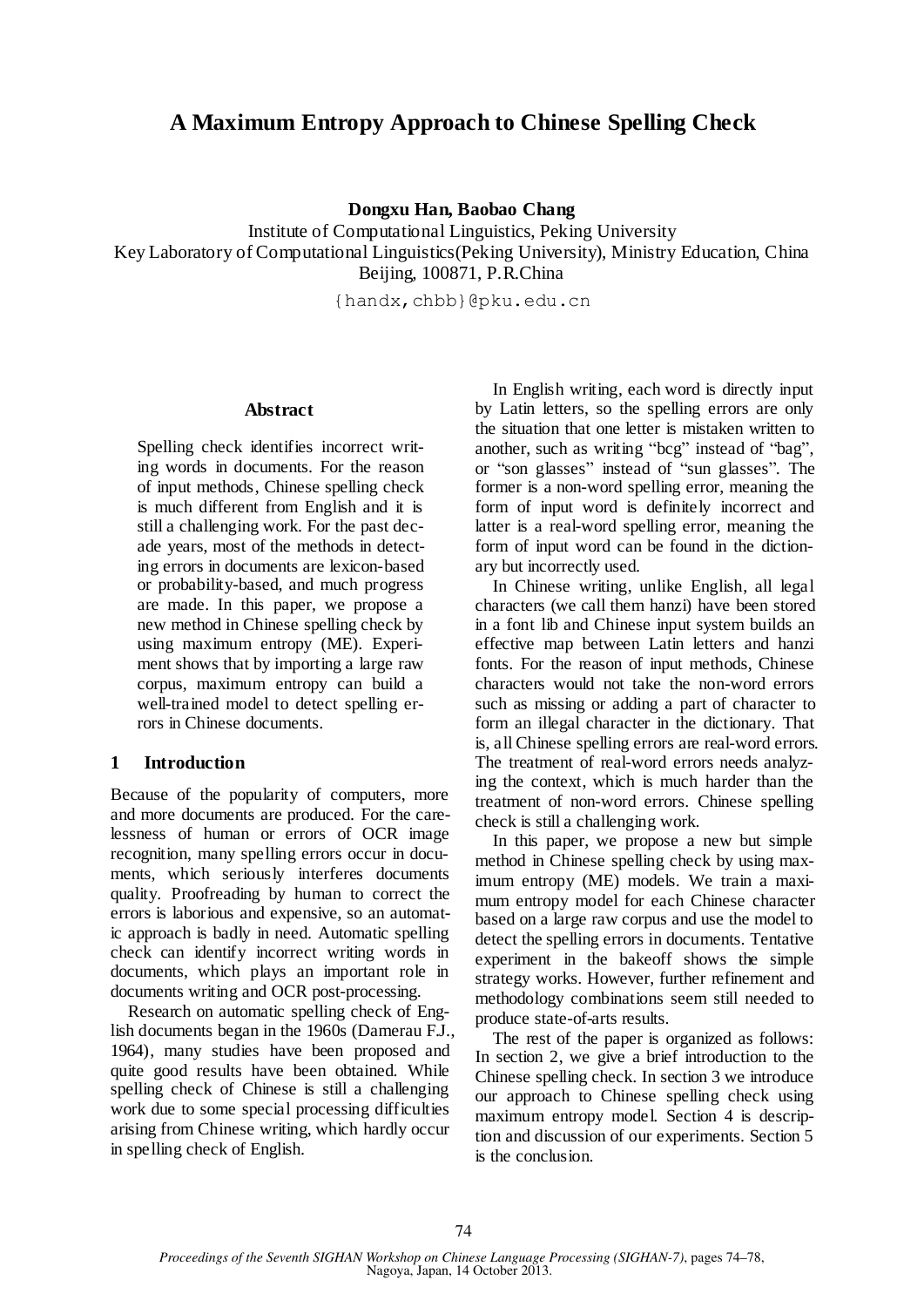### **2 Previous work**

Research on Chinese automatic spelling check approaches appeared in 1990s (shih et al. 1992). Most of them are generally based on lexicon methods and statistic methods.

Lexicon-based methods use dictionaries, which contain as much as possible language information, such as word information, characters and words frequency information, encoding information, part-of speech tagging information and similar character information. Chinese characters are usually mistakenly written as some other characters, because their shapes or pronunciations are very similar or even the same in pronunciation. Such characters are called Chinese similar characters, and most of Chinese spelling errors are caused by them. In order to improve the performance of spelling check, these similar characters are summarized to similar character dictionaries, for example, the shape similar characters set and the pronunciation similar characters set provided by the bakeoff organization, are both similar character dictionaries (Liu, 2011).

Chang (1995) replaced each character in a sentence with another similar character by a largeenough similar character dictionary and calculated the replaced sentence score, to judge whether a character should be replaced with another. Zhang et al. (2000a) made use of characters and words frequency, similar character dictionary, and part of speech (POS) tagging information to detect dubious areas and generate candidate words. Zhang et al. (2000b, 2000c) used WuBi encoding information and Lin (2002) used Chong-Je encoding information to estimate dubious characters. These kinds of methods achieve success in some aspects, like Liu (2011) using Chong-Je encoding information could detect 93.37% error characters.

Statistic-based methods usually use a huge language corpus and the product of conditional probabilities to compute the appearance probability of a sentence (shih et al. 1992). Moreover, most of the statistic-based methods of Chinese spelling check jointly use lexicon-based methods together so as to achieve better performance. Like Ren (1994) used language model with word frequency dictionary, and Huang (2007) used language model with word dictionaries and similar character dictionary.

In the following, we will introduce our approach to Chinese spelling check in statisticbased methods totally without lexicon-based methods.

## **3 Chinese spelling check based on maximum entropy model**

In this section, we first formalize spelling check as classifying each character into right or wrong categories based on the characters before and after it. We then briefly describe our feature setting in modeling the spelling check task using maximum entropy model.

## **3.1 Reformulating error characters detecting as a classification problem**

Deciding whether a character is correctly or incorrectly written can be treated as a classification problem. To do this, we train each character a model that can classify the character into two categories named right or wrong, which means the character is correctly or incorrectly used.

In a Chinese sentence, no character can exist independently. They are all associated with the characters previous or next. In order to gain the whole data meaning, a complete context must be extracted, not just the target character. For example, when we train the character "國" (country), we select the n-gram "中華民國十三年" as the training data. In this way, we import a large raw corpus, segment the corpus into sentences by the pronunciations and remove these pronunciations, from the sentences we extract the n-grams whose middle character is the character to be trained (for example "國"). Then, the training data of character "國" could be like this:

中華民國十三年  $H_{2}H_{1}$ 美國總統布 到市區國會山莊 需要跨國 $H_1H_2H_3$ … … … … … …

 In the training data, if there is not enough characters after the target character in an n-gram, we use padding characters " $H_1$ ", " $H_2$ " and " $H_3$ " as the characters after it (here is "國"). So are the characters "H- $_1$ ", "H- $_2$ " and "H- $_3$ ".

To judge whether a target character is correctly or incorrectly written, in the training data of the target character, there should be enough positive instances and negative instances for classification training. Intuitively, the positive instances are all the n-grams in the corpus whose middle character is the target character, and the negative instances are all the n-grams in the corpus whose middle character should not be the target character but mistaken written as the target character. But usually there are no incorrectly used characters in corpus, so we don't have the negative in-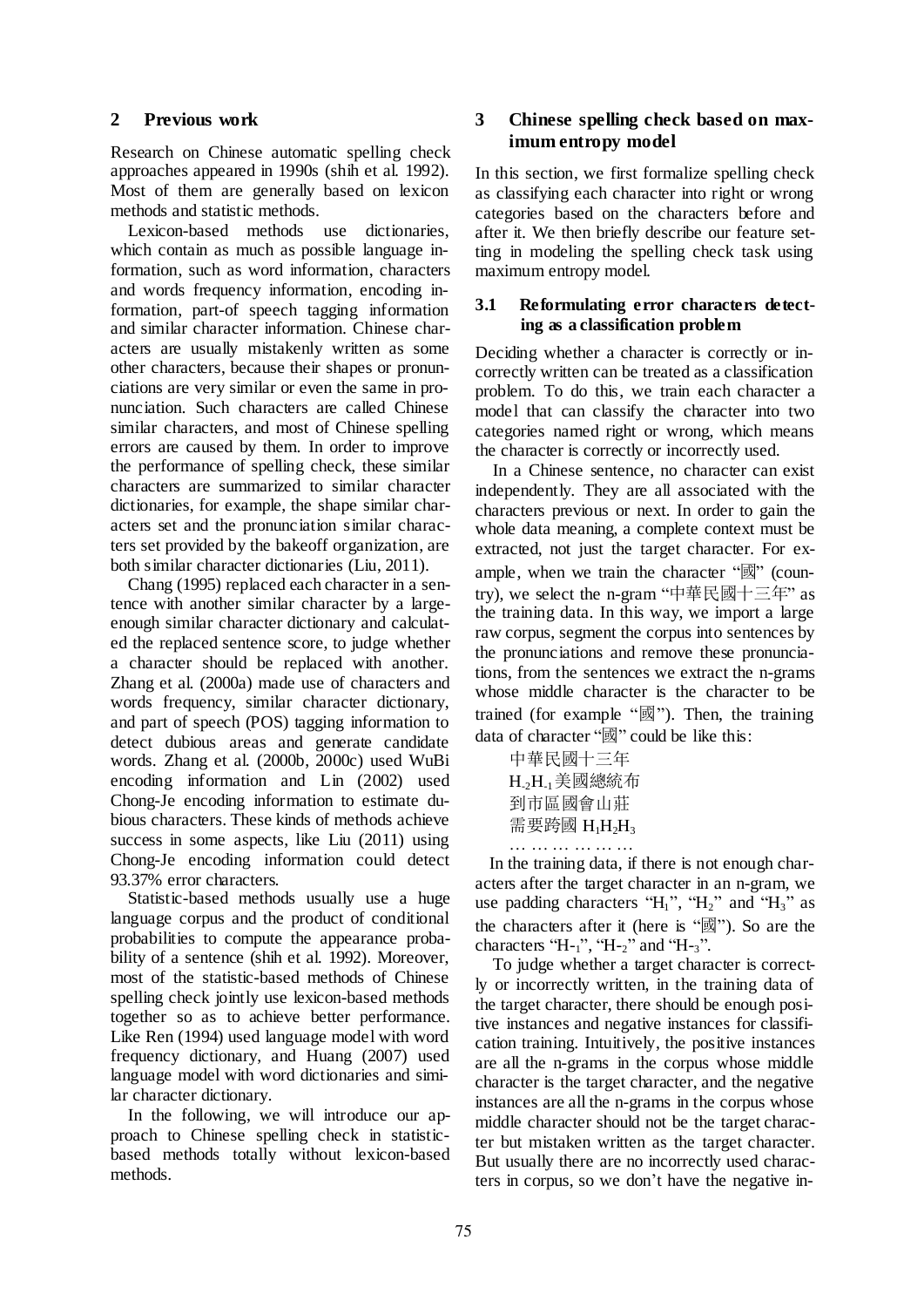stances like that way. Our method is that we replace all the n-grams in the corpus whose middle character is not the target character with the target character and choose these n-grams as the negative instances. In this way, the amounts of positive instances and negative instances are seriously imbalanced, the former too few and the latter too many. In order to reduce the amount of the negative instances, we import the similar character dictionaries provided by the bakeoff organization. We select the n-grams whose middle character is the similar character of the target character as the negative n-grams.

Then the positive instances are labeled right and the negative instances are labeled wrong. Also for example "國":

| Right | 中華民國十三年                                           |
|-------|---------------------------------------------------|
| Right | H. <sub>2</sub> H.」美國總統布                          |
| Right | 需要跨國 H <sub>1</sub> H <sub>2</sub> H <sub>3</sub> |
| Wrong | 小吃店國商店 Hı                                         |
| Wrong | 一個月國更長時                                           |
| Wrong | 巡守巾國不讓鬚                                           |

… … … … … … … … … … … … … …

We use maximum entropy to train the training data and achieve corresponding model of each character. We extract each character in the test data to be the n-gram in the same way and classify the n-grams into right or wrong categories by the character corresponding model, judging whether the character is correctly or incorrectly written, achieving the result of Chinese spelling check.

### **3.2 Feature templates**

In our raw corpus, after segmented by pronunciations, the average length of characters in sentences is 7.443, so the n-gram we set here is seven-gram, namely we extract both 3 characters before and after the target character as a training seven-gram.

The target character is set  $C_0$ , the characters previous are set  $C_{-1}$ ,  $C_{-2}$ ,  $C_{-3}$  and the characters next are set  $C_1$ ,  $C_2$  and  $C_3$ . We have following maximum entropy feature templates:

(a) *C*<sup>n</sup> (n=-3, -2, -1, 1, 2, 3) (b)  $C_nC_{n+1}$  (n=-3, -2, 1, 2)

- 
- (c)  $C_{-1}C_{1}$ ,  $C_{-1}C_{2}$ ,  $C_{-2}C_{1}$ ,  $C_{-2}C_{2}$ (d)  $C_2 C_1 C_1$ ,  $C_1 C_1 C_2$
- (e)  $C_{-2}C_{-1}C_1C_2$

From feature templates above, we can see that we train the character through the information of characters before and after it, so the  $C_0$  actually cannot be used.

### **4 Experiments and discussions**

We choose to use maximum entropy toolkit<sup>1</sup> as our model learner and we use traditional Chinese part of Chinese Gigaword corpus as our training data.

### **4.1 Training data**

The traditional Chinese part of Gigaword corpus has about 800 million characters, covering over 9000 different characters. We select 5311 different characters mainly appear in the corpus, covering over 95% of the corpus.

Corresponded to the 5311 different characters, 5311 training data are made, each of which contains around 7.48 million seven-grams, and 5311 maximum entropy models are trained.

## **4.2 Error characters selection**

Each character is associated with the characters previous or next, so if a target character with the character before or after it together appear in the test corpus, they are highly likely to appear in the training data. Then the target character would be highly classified into the right character category. Conversely, if a target character with the character before or after it together could not be found in the training data, the target character would be highly classified into the wrong category.

Affected by the incorrectly written character, even though the characters before and after it are correctly written, they all may be classified into wrong character category, for they are missed with the incorrectly written character in the training corpus. In the same way, if a certain character is classified into wrong character category while the characters before and after it are all classified into the right character category, it is highly likely mistakenly classified. We need to set thresholds to judge whether the characters are really incorrectly written or mistaken classified in the above two situations:

- (a) To the situation that continuous two or more characters are classified into wrong character category, if all the calculated probabilities of the wrong character category of these characters are over the threshold X1, they will be treated as incorrectly written characters.
- (b) To the situation that a single character is classified into wrong character category while the characters before and after it are all classified into the right character cate-

 <sup>1</sup> Download from https://github.com/lzhang10/maxent/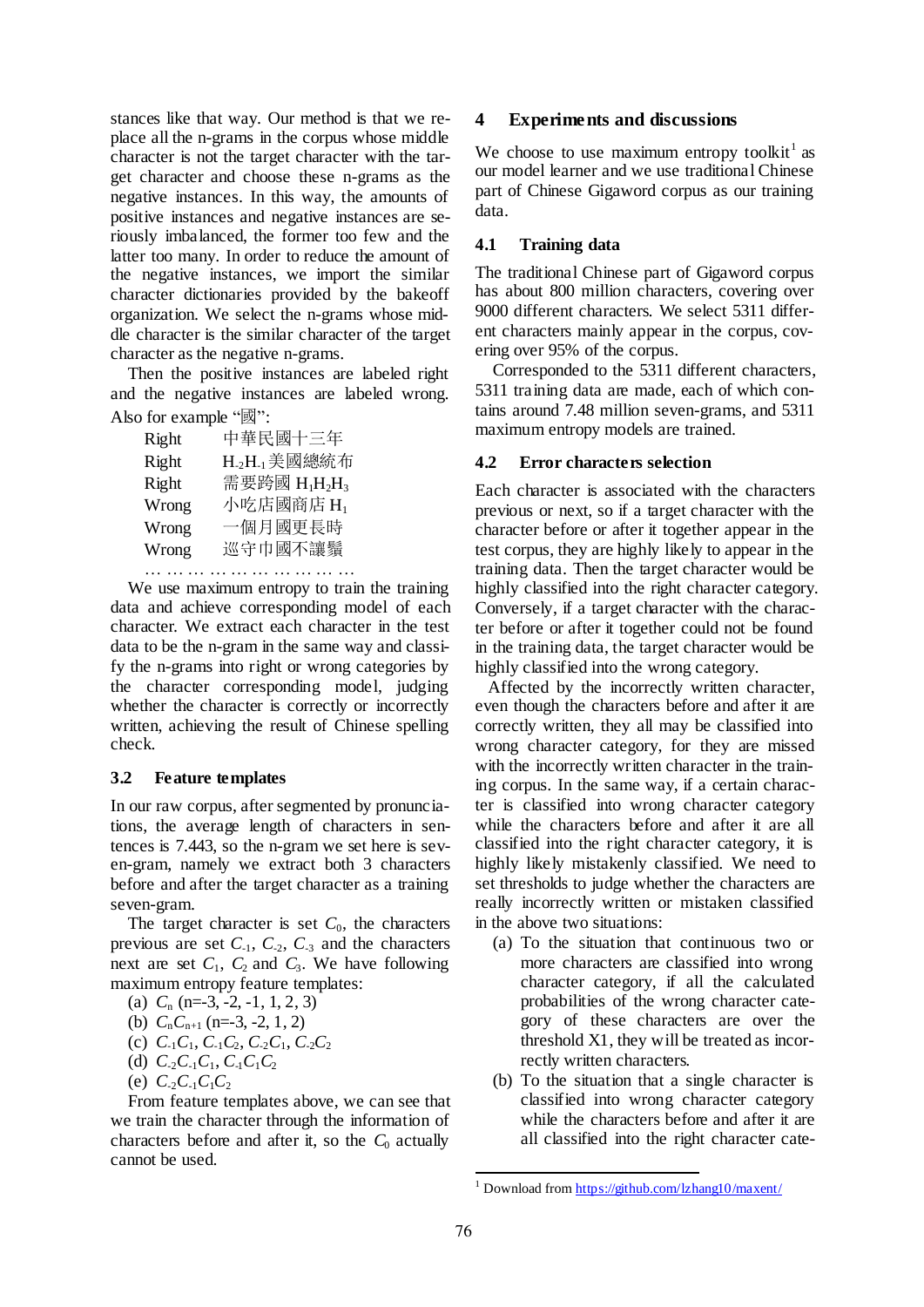gory, if the calculated probabilities of the wrong character category of the single character is over the threshold X2, it will be treated as incorrectly written characters.

In our experiment, we find that if the threshold X1 is set to 0.95 and the threshold X2 is set to 0.99, most of the characters incorrectly written can detected.

Though we set thresholds above, there are still too many mistaken classified characters. We need to set each character an accurate threshold, forming a cutoff table to filter out the mistaken classified characters.

We use the maximum entropy toolkit to classify the characters in the Dry-Run test set data, and achieve all the calculated probabilities of the wrong character category of incorrectly written characters. We calculate the mean probabilities of the wrong character category X, and set the smallest probability higher than X of each character as the threshold of the character. In our experiment, the X we calculated is 0.977.

As the number of the incorrectly written characters in the Dry-Run test set data is limited, we couldn't get all the probabilities of the characters. In order to avoid these characters mistaken classified as much as possible, a relatively high threshold is set. In our experiment, the threshold of it is set to 0.9999.

Corresponding to the 5311 characters in the experiment, we have 5311 characters thresholds. Using the cutoff table, we could achieve a better result on Chinese spelling check.

### **4.3 Experimental results**

Spelling check performance is evaluated by Fscore F=2RP/(R + P). The recall R is the ratio of the correctly identified spelling error sentences of the checker's output to all spelling error sentences in the gold-standard and the precision P refers to the ratio of the correctly identified spelling error sentences of the checker's output to all identified error sentences of the checker's output. Moreover, False-Alarm Rate and Detection Accuracy are also introduced to evaluate spelling check. The former is the ratio of the checker's output to all spelling error sentences with false positive error detection results to testing sentences without errors in the gold-standard, and the latter is the ratio of the checker's output to all spelling sentences with correctly detected results to all testing sentences.

Table 1: Performance of the final test

| False-Alarm Rate          | 0.3986 |
|---------------------------|--------|
| <b>Detection Accuracy</b> | 0.678  |
| Detection Precision       | 0.4795 |
| Detection Recall          | 0.8567 |
| Detection F-score         | 0.6149 |
| Error Location Accuracy   | 0.5    |
| Error Location Precision  | 0.1474 |
| Error Location Recall     | 0.2633 |

From the result, we achieve a relative better Detection Recall. As the maximum entropy can storage the knowledge of characters appearing together, most of the illegal continuous characters can be detected, and they are highly likely incorrectly written characters.

However, the Detection Precision is relative not high, as the maximum entropy mistaken classifies many single characters with high probabilities of the wrong character category such as "我", "的", "是", "不", "在" and so on. These characters are high frequency characters, almost appearing in every sentence. Even though the maximum entropy can classify over 99% of these characters correctly, the rest 1% mistaken classified would pull down the Detection Precision.

## **5 Conclusion**

In this paper, we propose a maximum entropy method in Chinese spelling check. As the maximum entropy can storage the knowledge of characters appearing together, most of the illegal collocation can be detected. It also grows the problem that it could not handle the high frequency characters well, which affects the spelling check result a lot.

 It is our first attempt on Chinese spelling check, and tentative experiment shows we achieve a not bad result. We don't use lexicon-based methods, easy to operate is the merit of our simple method.

However, we still have a long way from the state-of-arts results. Much work needs to be done, and further refinement and methodology combinations seem still needed. We need to find a better way to solve the problems of high frequency characters. In this work, we ignore the association of the n-grams formed by continuous characters. We need to explore a better way to train them. We also need to probe into other machine learning classifying tools, like Support Vector Machine (SVM).